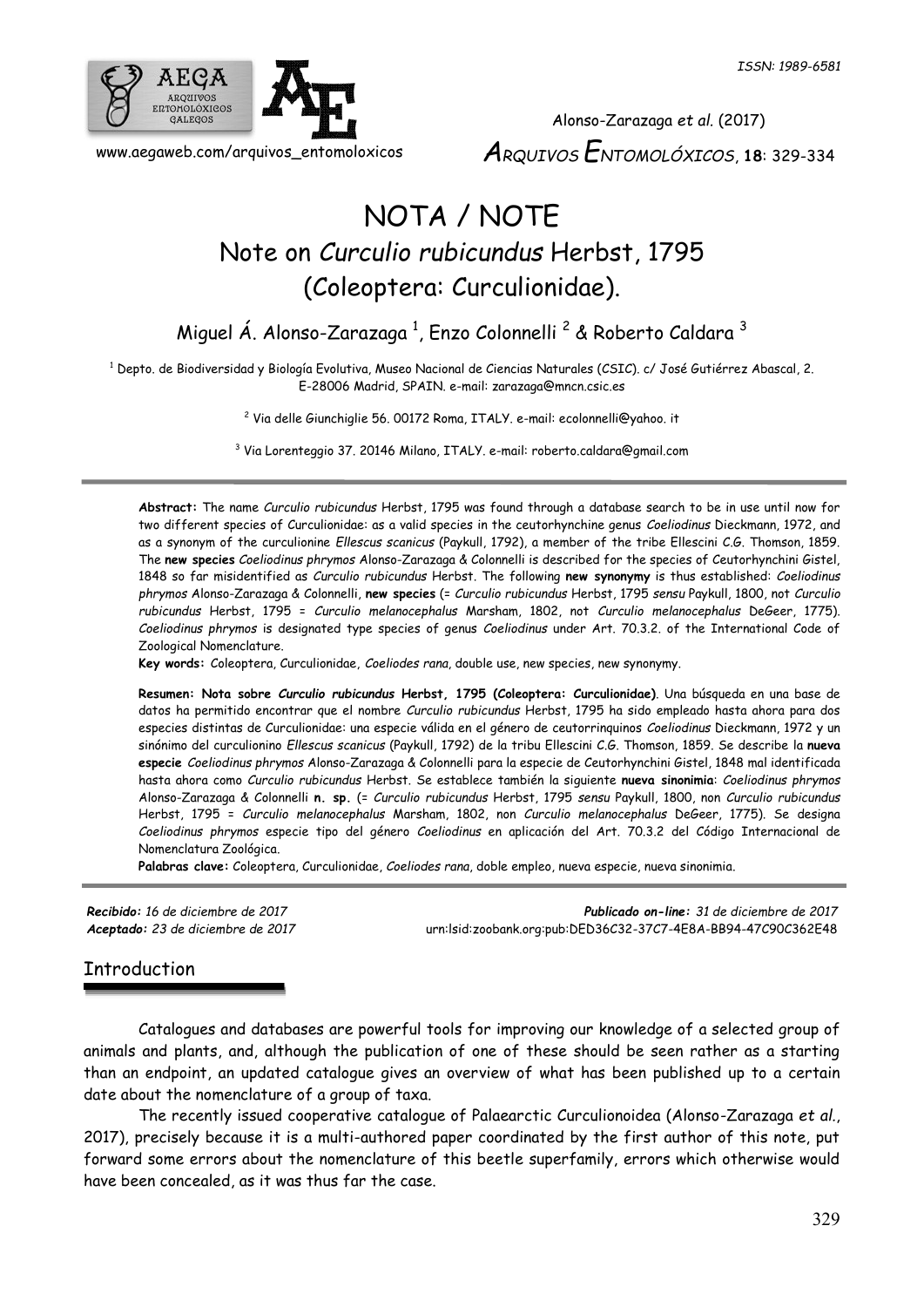In particular, the first author noticed that the name *Curculio rubicundus* Herbst, 1795 appeared twice in the database WTaxa [\(http://wtaxa.csic.es\)](http://wtaxa.csic.es/) while it was being prepared for a recent update (4 December 2017). He checked later the occurrence of both uses in this catalogue, on page 142 as the type species of the ceutorhynchine genus *Coeliodinus* Dieckmann, 1972, and then on page 196, as a synonym of the curculionine *Ellescus scanicus* (Paykull, 1792), and both sources agreed.

He warned the second and third authors, responsible, respectively, for the Ceutorhynchini Gistel, 1848 and Ellescini C.G. Thomson, 1859 parts of the catalogue in order to discover first of all the true identity of *Curculio rubicundus* Herbst, and next to solve the nomenclatural problem posed by this name**.**

# Material and methods

Measures of specimens were taken, as explained in Colonnelli (2005), with an ocular grid associated to a Wild M5 microscope. Labels are reported as written, a slash separating different lines of a label. Names of localities were completed between square brackets when necessary. Pictures were taken by Francesco Sacco with a Nikon D810 camera provided with an AF Micro Nikkor 60 mm 1:2.8, f/5.6 lens mounted on bellows, lighted by a flash linked to the camera. Picture of the entire specimen needed 175 shoots, and that of aedeagus required 54 shoots, then stacked with the program Helicon Focus to obtain good quality photos.

### Results

The Johann Friedrich Herbst collection is in the Zoologische Sammlungen, Museum für Naturkunde Berlin (Horn *et al.*, 1990), where his specimens were unfortunately incorporated into the general collection, causing difficulties in recognising Herbst's types among the whole of the huge old collection. Luckily, Herbst's book (1795), in addition to the rather short descriptions, contains quite good colour plates making in this case unnecessary to search for the actual type(s), assuming that they still exist.

In fact, the description, the figure and the type locality point unequivocally to the identity of *Curculio rubicundus* Herbst, 1795 with the previously described curculionine *Curculio scanicus* Paykull, 1792, for which we have no doubt about the synonymy between these two names, synonymy already established by Illiger (1805).

Paykull (1800: 263) was the first to incorrectly use *Curculio rubicundus* Herbst for a ceutorhynchine, when he failed to recognise Herbst's species, confusing it with his still unnamed "var. β" (Paykull, 1792: 73) of *Curculio quercus* Linnaeus *sensu* Fabricius, 1787, a species presently named *Coeliodes rana* (Fabricius, 1787). However, the description by Herbst (1795): "*Rüssel braunroth, rund, glatt, nicht viel länger, als der Brustschild…Füsse sind braunroth, etwas plump, die Hüften unbewafnet*" and the figure 6 on plate 80 differs from the description by Paykull (1800: 263): "*rostro inflexo, glabriusculus, capite thoraceque fere longiore*", in addition to the fact that in any of the Palaearctic Ceutorhynchini the legs can be defined as "plump".

Subsequently, Marsham (1802: 253) described from England as *Curculio melanocephalus* the same ceutorhynchinae that had been misidentified as *Curculio rubicundus* by Paykull (1800). However, *Curculio melanocephalus* Marsham, 1802 is a primary homonym of *Curculio melanocephalus* DeGeer, 1775 and cannot be used as the valid name for this species.

Illiger (1805: 141), in a paper clearly overlooked by the absolute majority of subsequent authors, in which he commented and corrected the species listed in Fabricius's "*Systema Eleutheratorum*" (1801), was the first to establish the synonymy between *Curculio scanicus* Paykull, 1792 and *C. rubicundus* Herbst, 1795 under the genus *Rhynchaenus* [Clairville], 1798. Also Gravenhorst (1807: 201) placed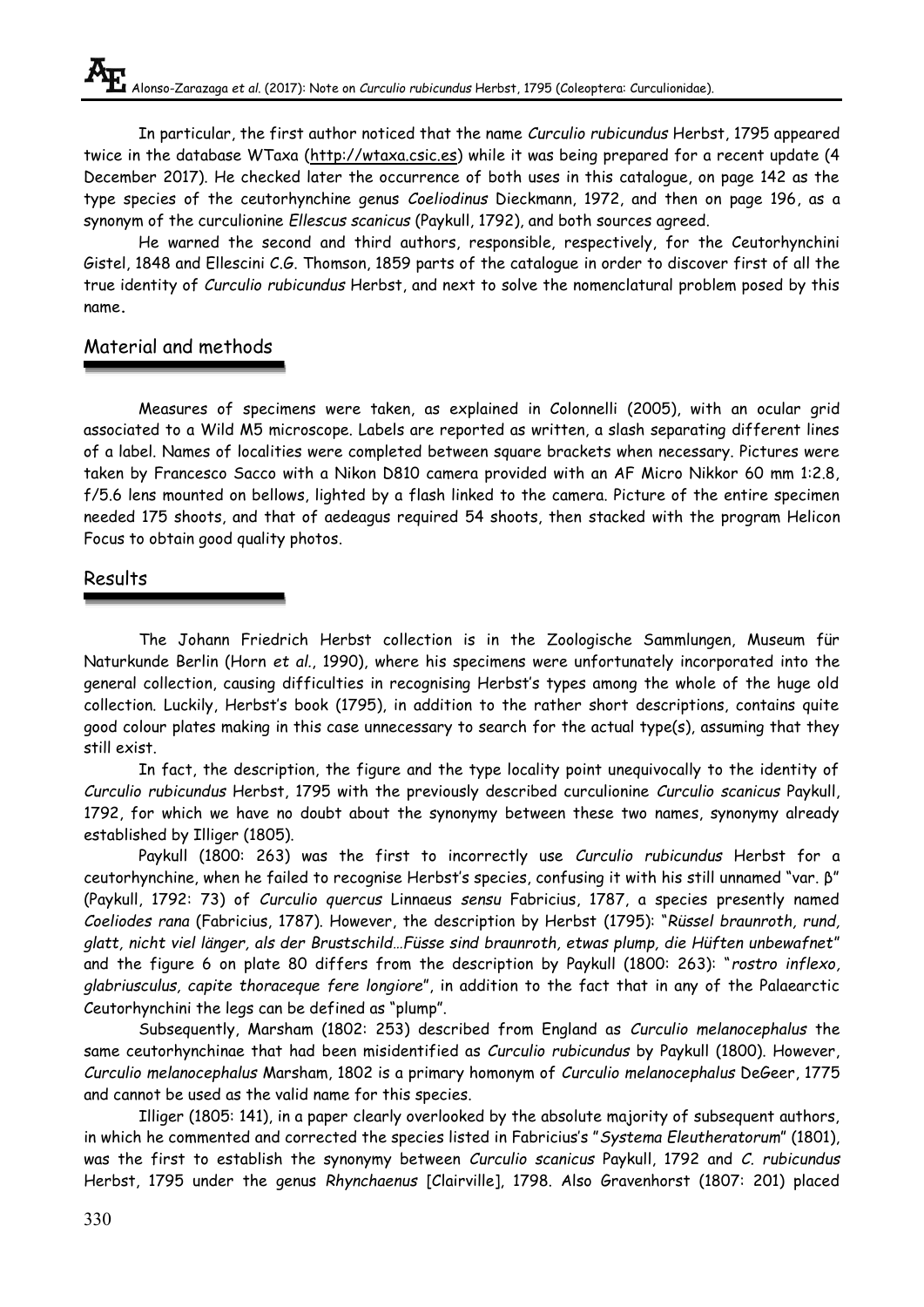*Rhynchaenus rubicundus* among the species with elongate body, a feature of *Ellescus scanicus* rather than that of a ceutorhynchine which have almost always a plump body.

Gyllenhal (1813) gave the same name to two different species under the genus *Rhynchaenus*: on page 118 *Curculio rubicundus* Herbst was rightly placed among the synonyms of *Ellescus scanicus*  (Paykull, 1792), whereas on page 136 the same name of *Rhynchaenus rubicundus*, attributed to Paykull (1800), was used for a ceutorhynchine treated between the similar *Amalus scortillum* (Herbst, 1795) and *Coeliodes ruber* (Marsham, 1802). In addition, he established on page 118 the synonymy between *Curculio rubicundus* Herbst *sensu* Paykull, 1800 and *C. melanocephalus* Marsham, 1802.

From Gyllenhal (1813) on, almost all subsequent authors (e.g. Dejean, 1821, 1835; Germar, 1823; Zetterstedt, 1828; Stephens, 1829; Sahlberg, 1835; Endrulat, 1855; Marseul, 1857; Weise, 1891; Winkler, 1932) misused *C. rubicundus* for the ceutorhynchine under the genera *Rhynchaenus* [Clairville], *Falciger* Dejean, 1821, *Ceutorhynchus* Germar, 1823 or *Coeliodes* Schoenherr, 1837.

In the monumental monograph by Schoenherr, the name *rubicundus* appeared twice, firstly (Schoenherr, 1835: 322) attributed to Herbst as a synonym of *Ellescus scanicus* (Paykull), and then (Schoenherr, 1837: 286) attributed to Paykull under *Coeliodes* Schoenherr. The same error was repeated by Gemminger (1871), where on page 2513 the name, attributed to Herbst, is quoted as a synonym of *Ellescus scanicus*, and on page 2601, attributed to Paykull, is under *Coeliodes*.

In the Junk catalogue, issued in several parts and in different years, *Curculio rubicundus* Herbst, 1795 was given by Dalla Torre & Hustache (1930: 15) as the valid name of a *Coeliodes*, and next by Klima (1934: 52) as a synonym of *Ellescus scanicus*.

Finally, the double use of Herbst's name was mistakenly repeated in the Löbl & Smetana (2013) and in the Alonso-Zarazaga *et al.* (2017) catalogues.

At this point, it is clear that for solving the confusion about *Curculio rubicundus* Herbst, 1795 originated by Paykull (1800) is necessary to give another name to the ceutorhynchine weevil. Its only available synonym *Curculio melanocephalus* Marsham, 1802 is a primary homonym, and cannot be used. Moreover, as stated in the Art. 49 of the International Code of Zoological Nomenclature (ICZN, 1999), *Curculio rubicundus* Herbst, 1795 *sensu* Paykull, 1800 is a misidentification and thus an unavailable name. In accordance, we describe it as a new species as follows.

#### *Coeliodinus phrymos* Alonso-Zarazaga & Colonnelli, **new species**

**Type series.** Sweden: "Hall[and]. Dagsås /Byasjön /2.I.75 /Gyllerfors", 1 male holotype (Museo Civico di Zoologia, Rome, Italy). Sweden: "Sm[åland]. Björnö / 9. 4.1977 /G. Gillerfors", 1 male paratype (Enzo Colonnelli collection, Rome, Italy). Sweden: "Hall[and]. Dagsås / 12.8.1984 / G. Gyllerfors", 1 female paratype (Enzo Colonnelli collection, Rome, Italy).

**Other material.** We studied samples from Sweden, the Netherlands, England, Poland and Italy. For distribution, details on variability and size and host plants, make reference to Dieckmann (1972), Colonnelli (2004), Rheinheimer & Hassler (2010) and Alonso-Zarazaga *et al.* (2017).

**Description.** Holotype: 2.3 mm. Shining, ferrous-red, pronotum and under surface reddish-brown. General shape and dorsal vestiture as in Fig. 1. Intervals with single row of seta-like scales on apical half. Legs rather short and thin, meso and metatibiae mucronate inwards at apex. Ventrites 1 and 2 quite flat. Aedeagus as in Fig. 2. The male paratype, whose body length is 2.5 mm, is very similar to the holotype, except that rostrum and pronotum, apical margin excepted, is blackish like the basal margin of elytra and the suture. The female paratype, which is 2.6 mm long, is like the holotype, but its rostrum is a trifle longer, the meso- and metatibiae are not mucronate, and the abdomen is slightly convex.

**Diagnosis and comparative notes.** A western Palaearctic *Coeliodinus* Dieckmann, 1972 separated by its size at most of 3 mm from the larger (3.2-3.5 mm) eastern Palaearctic *C. parcesquamosus* (Hustache, 1916), and by its usually red-brown or brown rostrum and posterior half of elytra with a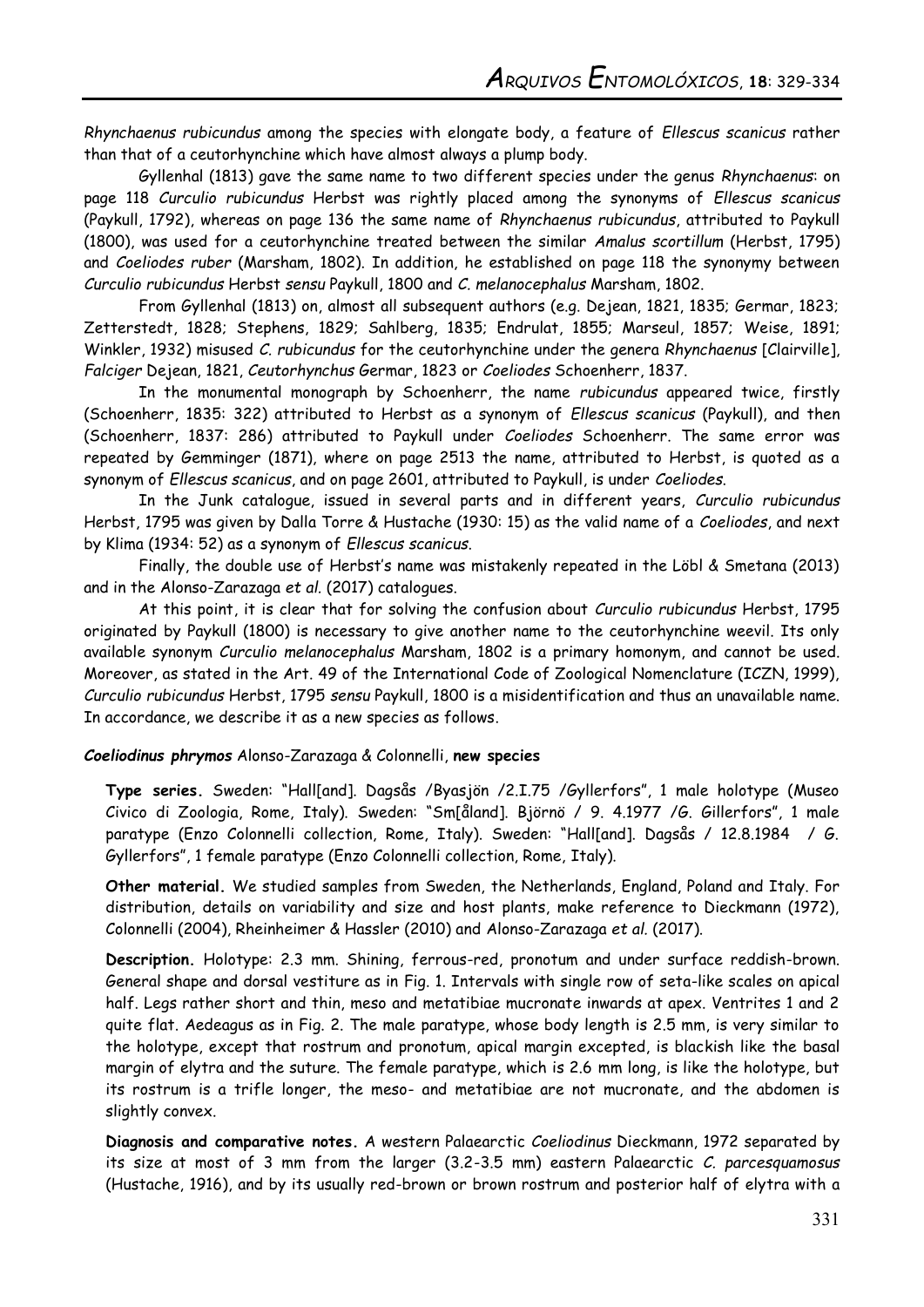single row of scales on intervals from the Euro-Siberian *C. nigritarsis* (Hartmann, 1895) and the eastern Palaearctic *C. etorofuensis* Kôno, 1935 whose rostrum is black and elytral scales are arranged in two irregular rows on posterior half. From the Japanese *C. brunneus* (Hustache, 1916) the new species is distinct by its paler colour, at least partly reddish instead of dark brown. Moreover, the eastern Palaearctic *C. sibiricus* (Reitter, 1916) and *C. subrubicundus* (Reitter, 1916) have an entirely reddish-brown body.

**Etymology.** The new species is named from the Greek φρύμος, meaning mixture, in reference to the confusion till now caused by the misuse of the Herbst name. A noun in apposition, invariable.

We establish here the following new synonymy: *Coeliodinus phrymos* Alonso-Zarazaga & Colonnelli, **new species** (= *Curculio rubicundus* Herbst, 1795 *sensu* Paykull, 1800 not *Curculio rubicundus* Herbst, 1795, unavailable name; = *Curculio melanocephalus* Marsham, 1802 not *Curculio melanocephalus* DeGeer, 1775, **syn. nov.**).

The type species of the genus *Coeliodinus* Dieckmann, 1972 was originally designated as *Curculio rubicundus* Herbst, 1795. From the nomenclatural reasoning presented above, it is clear that the species Dieckmann used is in fact *Curculio rubicundus* Herbst, 1795 *sensu* Paykull, 1800, a misidentification. In application of Art. 70.3.2 (ICZN, 1999), we select as type species of *Coeliodinus* the valid name of the latter, i.e., *Coeliodinus phrymos* Alonso-Zarazaga & Colonnelli, sp. n.

### Acknowledgements

We are deeply indebted to our friend Francesco Sacco, Rome, Italy, who took the pictures of the holotype of the new species.

#### References

Alonso-Zarazaga, M.A.; Barrios, H.; Borovec, R.; Bouchard, P.; Caldara, R.; Colonnelli, E.; Gültekin, L.; Hlaváč, P.; Korotyaev, B.; Lyal, C.H.C.; Machado, A.; Meregalli, M.;Pierotti, H.;Ren, L.; Sánchez-Ruiz, M.; Sforzi, A.; Silfverberg, H.; Skuhrovec, J.; Trýzna, M.; Velázquez de Castro, A.J. & Yunakov, N.N. 2017. Cooperative Catalogue of Palaearctic Coleoptera Curculionoidea. *Monografías electrónicas de la Sociedad Entomológica Aragonesa*, **8**: 1-729.

Colonnelli, E. 2004. *Catalogue of Ceutorhynchinae of the world, with a key to genera (Insecta: Coleoptera: Curculionidae)*. Argania editio, Barcelona, 124 pp.

Colonnelli, E. 2005. New species of Ceutorhynchinae from western Palaearctic (Insecta, Coleoptera: Curculionidae). *Aldrovandia*, **1**[2004]: 89-101.

Dalla Torre, K.W. von & Hustache, A. 1930. *Coleopterorum Catalogus auspiciis et auxilio W. Junk editus a S. Schenkling. Pars 113. Curculionidae: Ceuthorrhynchinae*. Junk, Berlin, 150 pp. [pars 1]

Dejean, P.F.M.A. 1821. *Catalogue de la collection de coléoptères de M. le Baron Dejean*. Crevot, Paris, [2] + VIII + 136 pp.

Dejean, P.F.M.A. 1835. *Catalogue des coléoptères de la collection de M. le Comte Dejean*. Méquignon-Marvis père et fils, Paris. Part 4: pp. 257-360.

Dieckmann, L. 1972. Beiträge zur Insektenfauna der DDR: Coleoptera - Curculionidae: Ceutorhynchinae. Mit 141 Textfiguren. *Beiträge zur Entomologie*, **22**(1/2): 3-128.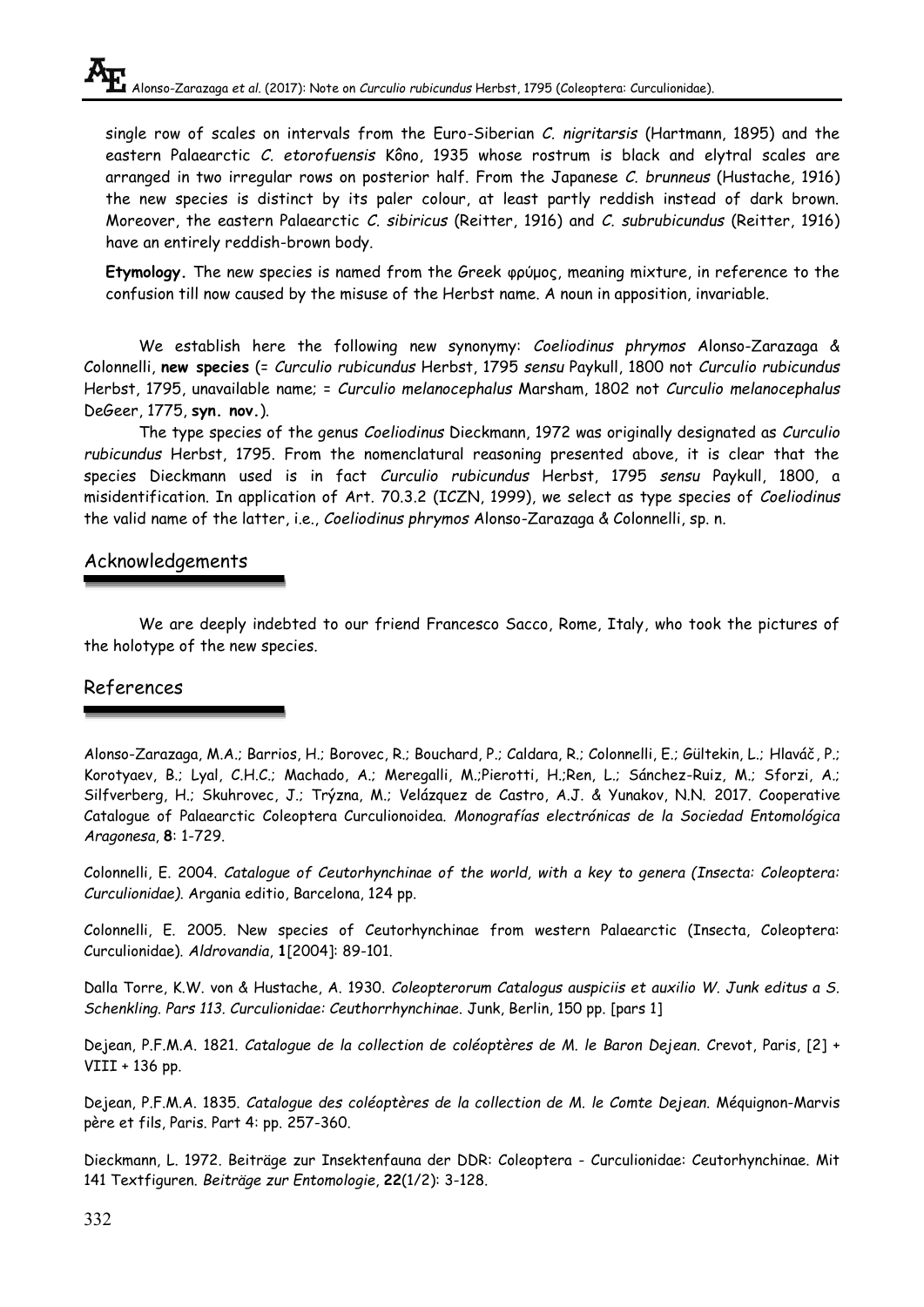Endrulat, B. 1855. Nachträge zum Käfer-Verzeichniss der Nieder-Elbe. *Entomologische Zeitung, Stettin*, **16**(5/6): 185-187.

Fabricius, J.C. 1801. *Systema eleutheratorum secundum ordines, genera, species: adiectis synonimis, locis, observationibus, descriptionibus. Vol. 2*. Impensis Bibliopolii Academici Novi, Kiliae, 687 pp.

Gemminger, M. 1871. *Curculionidae*, pp. 2181-2668. In: Gemminger, M. & Harold, H. de. 1871. *Catalogus Coleopterorum hucusque descriptorum synonymicus et systematicus. Tom. VIII. Curculionidae*. Gummi, Monachii, pp. 2183-2668 + 11 unnumbered pp. [Index generum ad Tom. VIII.].

Germar, E.F. 1823[1824]. *Insectorum species novae aut minus cognitae, descriptionibus illustratae. Volumen primum. Coleoptera*. Hendel et filii, Halae, XXIV + 624 pp, + 2 pls.

Gravenhorst, I.L.C. 1807. *Vergleichende Uebersicht des Linneischen und einiger neuern zoologischen Systeme, nebst dem eigeschalteten Verzeichnisse der zoologische Sammlungen des Verfassers und den Beschreibungen neuer Thierarten, die in derselben vorhanden sind*. Dieterich, Göttingen, XX + 476 pp.

Gyllenhal, L. 1813. *Insecta suecica descripta a Leonardo Gyllenhal. Classis I - Coleoptera sive Eleutherata. Tomi I, pars III*. Scaris, pp. [2] + 730.

Herbst, J.F.W. 1795. *Natursystem aller bekannten in- und ausländischen Insekten, als eine Fortsetzung der von Büffonschen Naturgeschichte. Der Käfer sechster Theil. Mit 38 illuminirten Kupfertafeln*. Pauli, Berlin, XXIV + 520 pp. + 38 pls.

Horn, W.; Kahle, I.; Friese, G. & Gaedike, R. 1990. *Collectiones entomologicae*. Akademie des Landwirtschaftswissenschaften, Berlin, 573 pp.

ICZN, International Commission on Zoological Nomenclature. 1999. *International Code of Zoological Nomenclature. Fourth edition adopted by the International Union of Biological Sciences*. International Trust for Zoological Nomenclature, London, XXIX + 306 pp.

Illiger, K. 1805. Zusätze, Berichtigungen und Bemerkungen zu Fabricii Systema Eleutherathorum Tomus II (Beschluss.). *Magazin für Insektenkunde*, **4**: 69-174.

Klima, A. 1934. *Coleopterorum Catalogus auspiciis et auxilio W. Junk editus a S. Schenkling. Pars 138. Curculionidae: Cioninae, Tychiinae*. Junk, Berlin, pp. 1-21 (Cioninae) + 1-61 (Tychiinae).

Löbl, I. & Smetana, A. (eds). 2013. *Catalogue of Palaeartic Coleoptera. Volume 8. Curculionoidea II*. Brill, Leiden, Boston, 700 pp.

Marseul, S.A. de. 1857. *Catalogue des coléoptères d'Europe*. Paris, XVI + 200 pp.

Marsham, T. 1802. *Entomologia britannica, sistens insecta Britanniae indigena, secundum methodum Linneanam disposita. Vol. I. Coleoptera*. White, Londini, XXXI + 548 pp.

Paykull, G. von. 1792. *Monographia curculionidum Sueciae*. Upsala, VIII + 151 [+1] pp.

Paykull, G. von. 1800. *Fauna suecica. Insecta. (Coleoptera). Tomus III*. Edman, Upsaliae, 459 pp.

Rheinheimer, J. & Hassler, M. 2010. *Die Rüsselkäfer Baden-Württembergs*. Verlag Regionalkultur, Bruchsal, 944 pp.

Sahlberg, C.R. 1835. *Dissertatio entomologica. Insecta Fennica enumerans. Cujus particulam quartam partis secundae, cons. ampl. facult. philos. ad Imper. Univers. Alexandr. in Fennia, publicae submittit censurae Carolus Reginaldus Sahlberg, respondente Carolo Helenio, stip. publ. Boreali. In auditorio philos. die 6 Maji 1835. H.p.m.c.* Frenckel, Aboae. pp. 49–64.